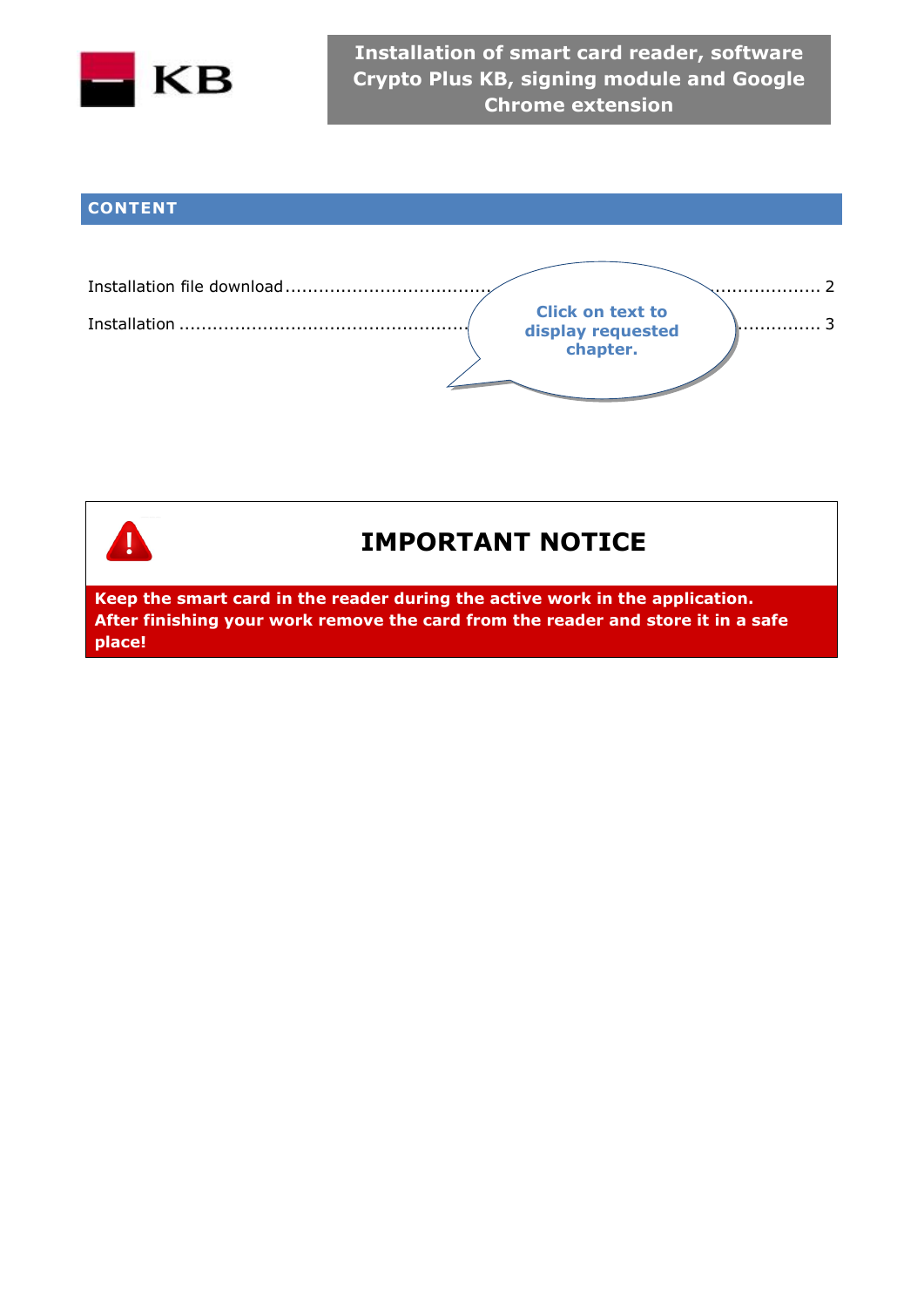

**Installation of smart card reader, software Crypto Plus KB, signing module and Google Chrome extension**

## <span id="page-1-0"></span>**INSTALLATION FILE DOWNLOAD**

- **1.** Go to **[https://www.kb.cz/en/support/banking-and-tools/how-can-i-get-and](https://www.kb.cz/en/support/banking-and-tools/how-can-i-get-and-install-a-reader)[install-a-reader](https://www.kb.cz/en/support/banking-and-tools/how-can-i-get-and-install-a-reader)**. If the security warning is displayed, click **Allow** or **Yes**.
- **2.** Find the matching smart card reader in the list, then click **Download.**
- **3.** In the opening pop-up window click **Save** or **Save File**. File is usually automatically downloaded to folder C:\Users\"PC username"\Downloads\

<span id="page-1-1"></span>